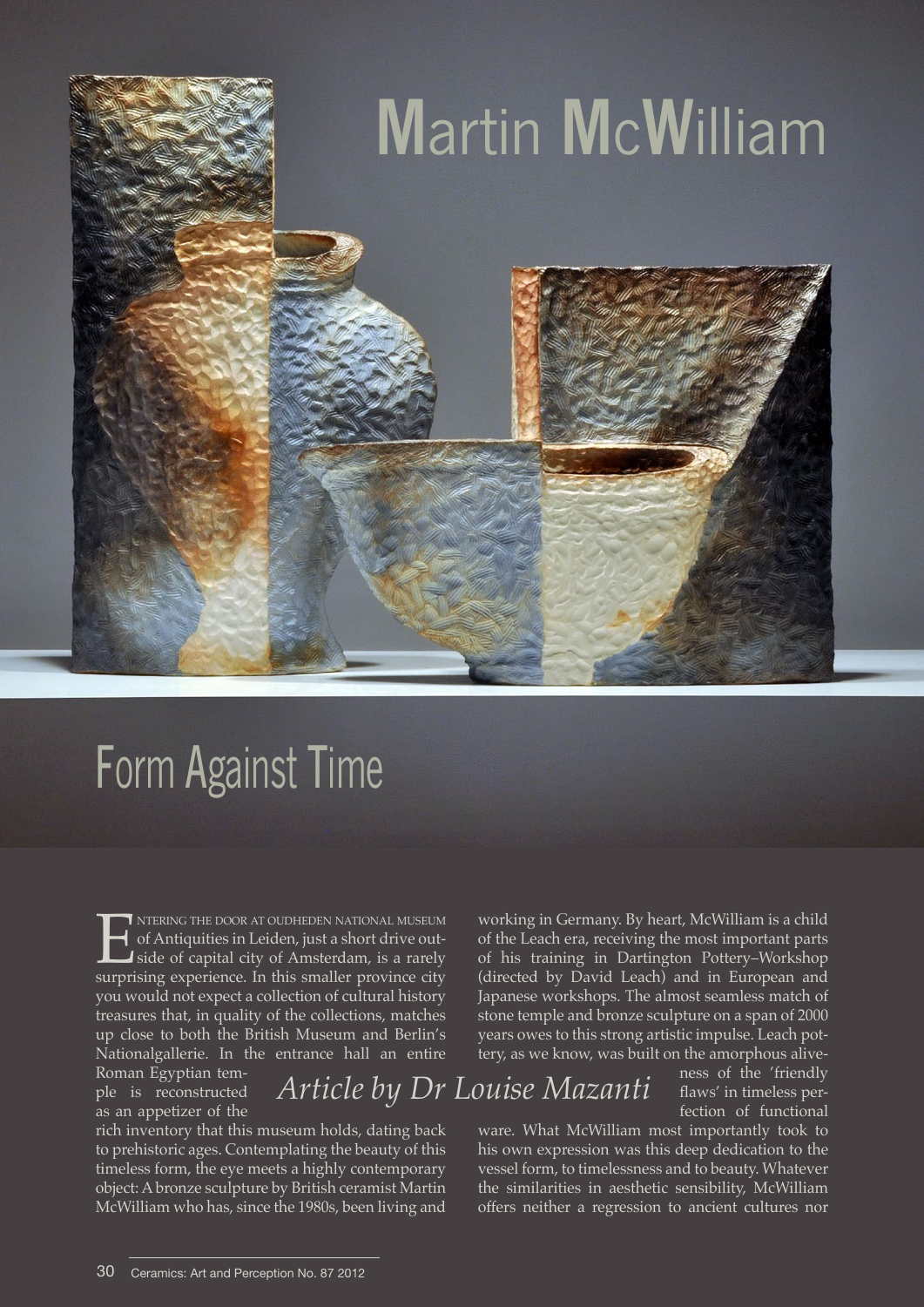a stroll down memory lane to the Leach Mingei. Postmodernism has clearly made its cut through the waves of ages. This is already present in the bronze statue that introduces McWilliam's solo exhibition in the side gallery. The main issues of McWilliam are already given: The vessel, the image and the form. The vessel is the ever enduring point of departure and return for McWilliam's artistic investigations

throughout his almost 30 years as an independent artist: The vessel, conceived in form, transformed to an image. A red thread from his young, tentative beginning at the throwing wheel in the 1970s and until he stands in full artistic maturation in the current exhibition is the vessel, which has continuously led investigation after investigation. The bronze piece in the temple clearly marks that reflective questioning has added to the timeless beauty. The abstract form by no way promises functionality or even clear perception. Form has turned into an image and image has turned into a question. A hallmark of McWilliam is the flattening of the form and the play with visual and cognitive perception, which he has played out during two decades with accuracy and a real sense of formal subtleties. The exhibition clearly builds on this artistic scope. In the earliest works on display dating back to 2000 the artist investigates the

*Facing page: vic mj&mb. 87 x 54 x 10 and 59 x 76 x 10 cm. Above: para pro. 60 x 38 x 15 cm.*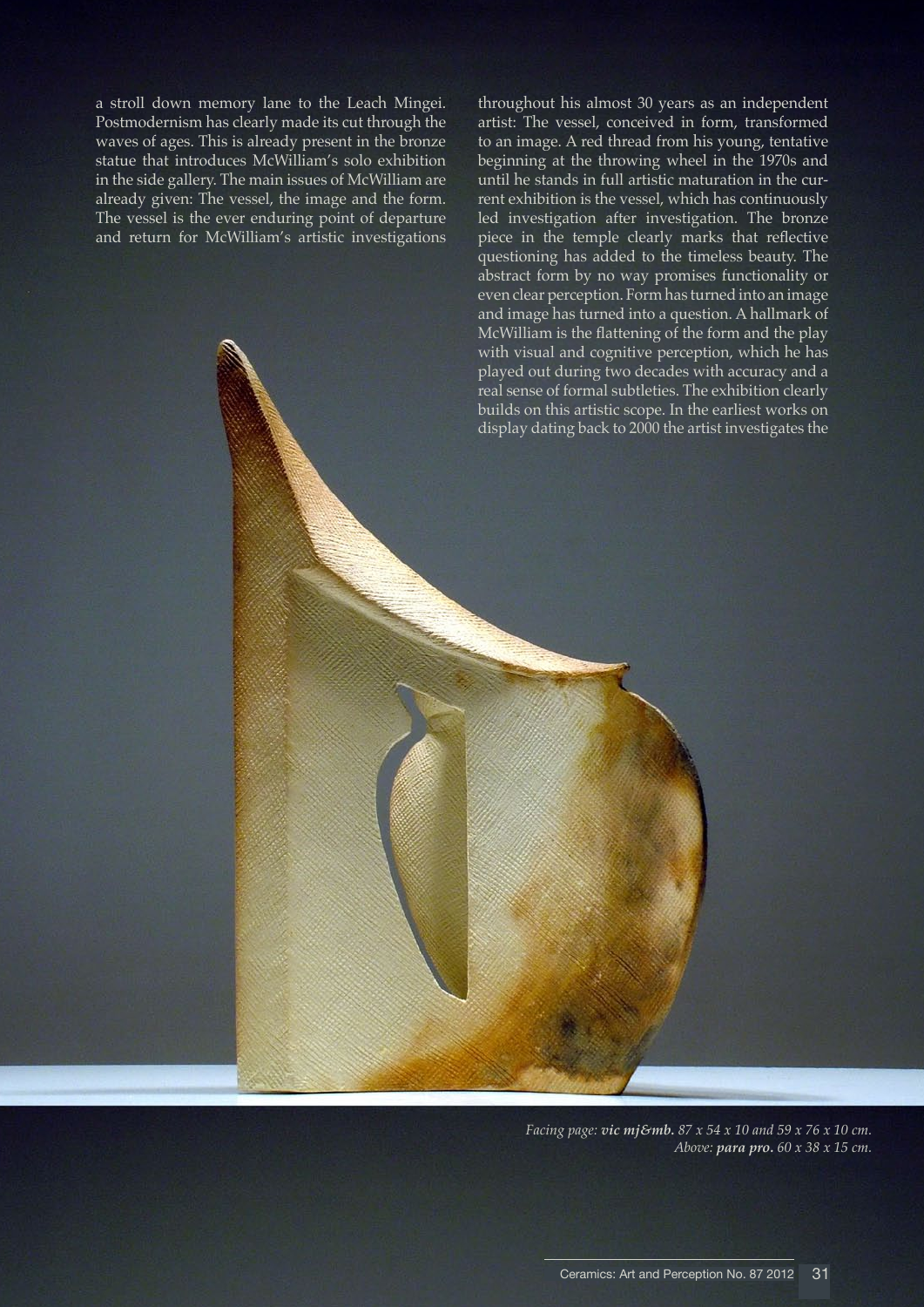

vessel as seen from the outside; a formal object referring to the graphic appropriation of visual culture, while later on the inner space takes over as a field of continuous exploration. It is an interesting development that suggests how engagement slowly turns from outer to inner realities, the most existential experiences expressed in the humble form of a vessel. Complex forms, inside and outside merging but never fitting, make these latter works an unending openness. They are continuous movement, at the